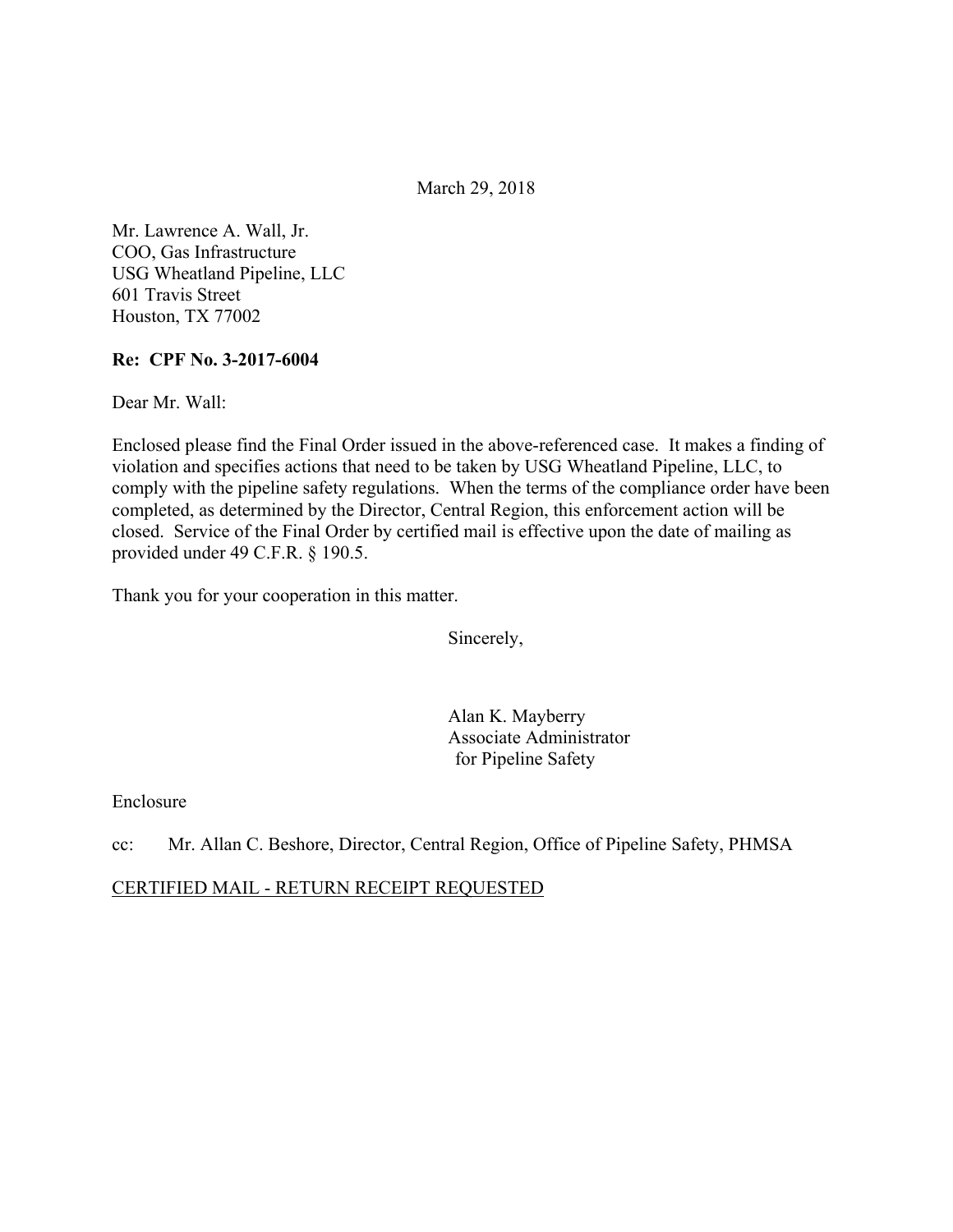### **U.S. DEPARTMENT OF TRANSPORTATION PIPELINE AND HAZARDOUS MATERIALS SAFETY ADMINISTRATION OFFICE OF PIPELINE SAFETY WASHINGTON, D.C. 20590**

**) ) ) ) ) ) ) )** 

**In the Matter of** 

**USG Wheatland Pipeline, LLC, a subsidiary of NextEra Energy Resources, LLC,** 

**\_\_\_\_\_\_\_\_\_\_\_\_\_\_\_\_\_\_\_\_\_\_\_\_\_\_\_\_\_\_\_\_\_\_\_\_\_\_\_\_\_\_\_\_\_\_\_** 

 $\mathcal{L} = \{ \mathcal{L} \}$ 

**Respondent.** 

**CPF No. 3-2017-6004**

### **FINAL ORDER**

From May 10-12, 2016, pursuant to 49 U.S.C. § 60117, representatives of the Pipeline and Hazardous Materials Safety Administration (PHMSA), Office of Pipeline Safety (OPS), conducted an on-site pipeline safety inspection of the facilities and records of USG Wheatland Pipeline, LLC (Wheatland or Respondent), near Williston, North Dakota. Wheatland, a subsidiary of NextEra Energy Resources, LLC, is a 22.8-mile intrastate crude oil pipeline in McKenzie, North Dakota, with 10 breakout tanks.<sup>1</sup>

As a result of the inspection, the Director, Central Region, OPS (Director), issued to Respondent, by letter dated July 27, 2017, a Notice of Probable Violation and Proposed Compliance Order (Notice). In accordance with 49 C.F.R. § 190.207, the Notice proposed finding that Wheatland had violated 49 C.F.R. § 195.262 and proposed ordering Respondent to take certain measures to correct the alleged violation.

Wheatland responded to the Notice by letter dated August 17, 2017 (Response). The company did not contest the allegation of violation and agreed to complete the proposed compliance actions. Respondent did not request a hearing and therefore has waived its right to one.

## **FINDING OF VIOLATION**

In its Response, Wheatland did not contest the allegation in the Notice that it violated 49 C.F.R. Part 195, as follows:

**Item 1:** The Notice alleged that Respondent violated 49 C.F.R. § 195.262(d), which states:

**§ 195.262 Pumping equipment.**  (a) …

 1 Pipeline Safety Violation Report (Violation Report) (July 28, 2017) (on file with PHMSA).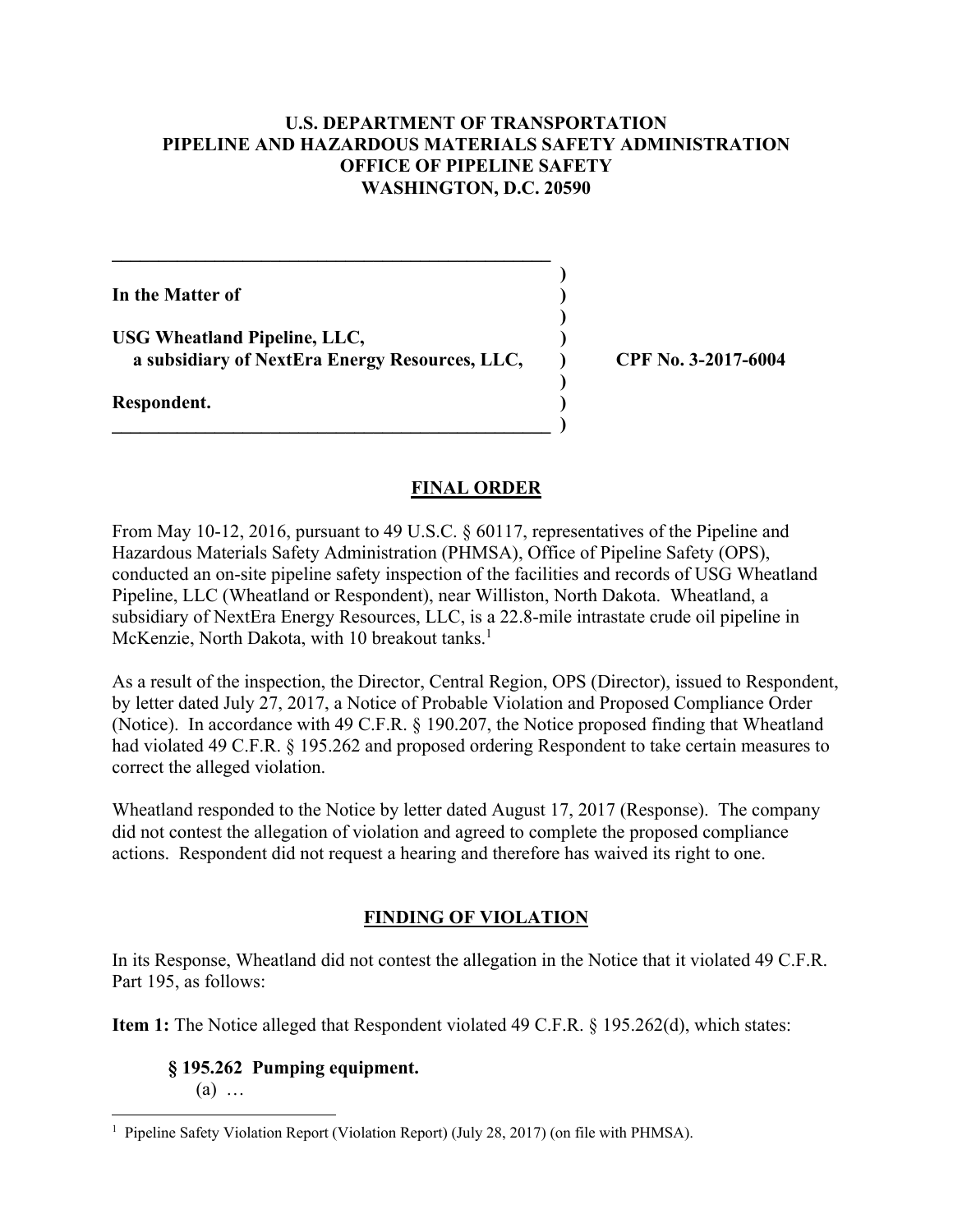(d) Except for offshore pipelines, pumping equipment must be installed on property that is under the control of the operator and at least 15.2 m (50 ft) from the boundary of the pump station. . . .

The Notice alleged that Respondent violated 49 C.F.R. § 195.262(d) by failing to install pumping equipment at least 50 feet from the boundary of the pump station. Specifically, the Notice alleged that Wheatland's Point of Ending (POE) pump station was installed 25 feet from the pumping station boundary, and Wheatland's Point of Beginning (POB) pump station was installed 12 feet from the pumping station boundary. The pipeline facility at issue is not an offshore pipeline and the property on which the pump stations are installed is under the control of Wheatland.

Respondent did not contest this allegation of violation. Accordingly, based upon a review of all of the evidence, I find that Respondent violated 49 C.F.R. § 195.262(d) by failing to install pumping equipment at least 50 feet from the boundary of the pump station.

This finding of violation will be considered a prior offense in any subsequent enforcement action taken against Respondent.

# **COMPLIANCE ORDER**

The Notice proposed a compliance order with respect to **Item 1** in the Notice for a violation of 49 C.F.R. § 195.262(d). Under 49 U.S.C. § 60118(a), each person who engages in the transportation of hazardous liquids or who owns or operates a pipeline facility is required to comply with the applicable safety standards established under chapter 601. Pursuant to the authority of 49 U.S.C. § 60118(b) and 49 C.F.R. § 190.217, Respondent is ordered to take the following actions to ensure compliance with the pipeline safety regulations applicable to its operations:

- 1. With respect to the violation of § 195.262 (**Item 1**), Respondent must:
	- a. Make modifications to the POB and POE facilities such that the pumping equipment is installed at least 50 feet from the pump station boundary controlled by Wheatland; and
	- b. Make the modifications required by this Compliance Order within 270 days after receipt of this Final Order, but no later than November 1, 2018, whichever comes first.

The Director may grant an extension of time to comply with any of the required items upon a written request timely submitted by the Respondent and demonstrating good cause for an extension.

It is requested (not mandated) that Respondent maintain documentation of the safety improvement costs associated with fulfilling this Compliance Order and submit the total to the Director. It is requested that these costs be reported in two categories: (1) total cost associated with preparation/revision of plans, procedures, studies and analyses; and (2) total cost associated